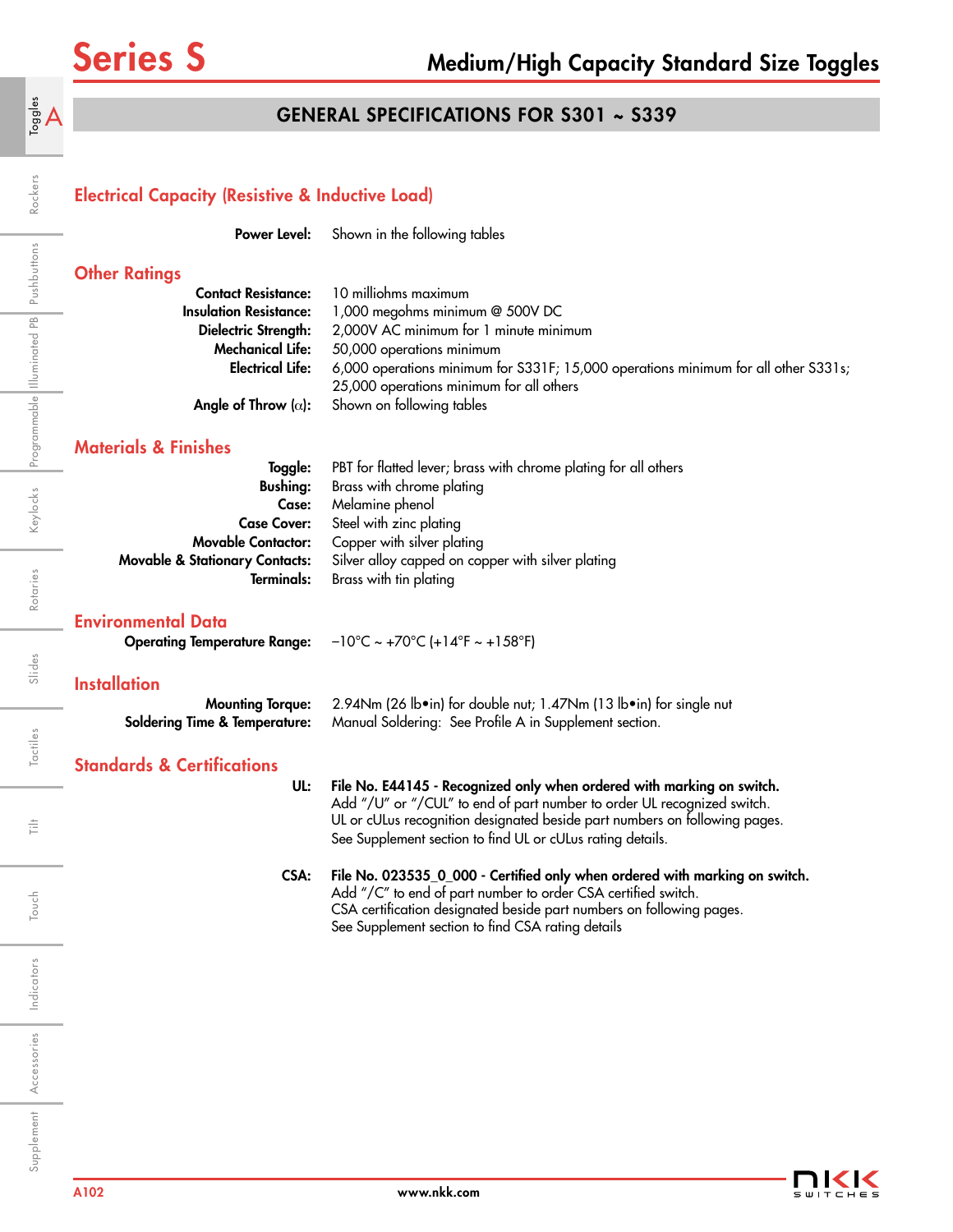# Medium/High Capacity Standard Size Toggles Series S

|                                            | <b>SINGLE POLE WITH SOLDER LUG *</b> |                                       |              |                                                |          |            |                                                           |             |                        |                   |                   |                            |                                                      |                   | $rac{e}{g}$<br>$\overline{ }\$<br>$\bar{\sigma}$<br>ڡ |
|--------------------------------------------|--------------------------------------|---------------------------------------|--------------|------------------------------------------------|----------|------------|-----------------------------------------------------------|-------------|------------------------|-------------------|-------------------|----------------------------|------------------------------------------------------|-------------------|-------------------------------------------------------|
| with marking on switch (see General Specs) |                                      |                                       |              | * UL, cULus & CSA recognized only when ordered |          |            | <b>Toggle Position/Connected Terminals</b><br>= Momentary |             |                        |                   |                   | <b>Electrical Capacity</b> |                                                      |                   |                                                       |
|                                            |                                      | *Approvals                            |              |                                                | Down     |            | Center                                                    |             | Up                     |                   | <b>Resistive</b>  |                            | <b>Inductive</b>                                     |                   |                                                       |
| Model                                      | LR.                                  | $\epsilon$ $\mathbf{W}$ <sub>us</sub> | (SP)         | Pole &<br>Throw                                | Keyway-  |            |                                                           |             |                        | AC<br><b>125V</b> | AC<br><b>250V</b> | DC<br>30V                  | <b>AC 125V</b><br>PF 0.6                             | Angle<br>of Throw | Rockers                                               |
| <b>S301</b>                                | ✓                                    | $\checkmark$                          | $\checkmark$ | <b>SPST</b>                                    | ON       | 1-3        | <b>NONE</b>                                               | <b>OFF</b>  | -                      | 15A               | 6A                | 20A                        | 10A                                                  | $32^\circ$        |                                                       |
| <b>S302</b>                                | ✓                                    | $\checkmark$                          | ✓            | <b>SPDT</b>                                    | ON       | $2 - 3$    | <b>NONE</b>                                               | ON          | $2 - 1$                | 15A               | 6A                | 20A                        | 10A                                                  | $32^{\circ}$      |                                                       |
| <b>S303</b>                                | ✓                                    | ✓                                     | ✓            | <b>SPDT</b>                                    | ON       | $2 - 3$    | OFF                                                       | ON          | $2 - 1$                | 15A               | 6A                | 20A                        | 10A                                                  | $32^{\circ}$      |                                                       |
| <b>S305</b>                                |                                      |                                       |              | <b>SPDT</b>                                    | ON       | $2 - 3$    | <b>NONE</b>                                               | (ON)        | $2 - 1$                | 15A               | 6A                | 20A                        | 8A                                                   | $32^{\circ}$      | ushbuttons                                            |
| <b>S308</b>                                |                                      |                                       |              | <b>SPDT</b>                                    | (ON)     | $2 - 3$    | <b>OFF</b>                                                | (ON)        | $2 - 1$                | 15A               | 6A                | 20A                        | 8A                                                   | $32^{\circ}$      | $\triangle$                                           |
| <b>S309</b>                                |                                      |                                       |              | <b>SPDT</b>                                    | ON       | $2 - 3$    | OFF                                                       | (ON)        | $2 - 1$                | 15A               | 6A                | 20A                        | 8A                                                   | $32^{\circ}$      | 운                                                     |
| Throw &<br><b>Schematics:</b>              |                                      |                                       | <b>SPST</b>  | $\bullet$                                      | INTERNAL | CONNECTION | <b>SPDT</b>                                               | $3 \bullet$ | 2 (COM)<br>$\bullet$ 1 |                   |                   |                            | Note: Terminal numbers are<br>actually on the switch |                   | minated                                               |

### Notes: Standard Hardware: AT503M Face Hex Nut, AT506M Locking Ring, AT508 Lockwasher, AT527M Backup Hex Nut. See Accessories & Hardware section. Optional Splashproof Boot Assemblies: AT401 & AT4181 boots plus hex nut & o-ring. See Accessories & Hardware section.



# DOUBLE POLE WITH SOLDER LUG **\***

| <b>S302</b>                                                                                  |                  |                          | ✓                           | <b>SPDT</b>     | ON                   | $2 - 3$                                                     | <b>NONE</b>                                                     | ON          | $2 - 1$                          | 15A                                           | 6A                                                                                                                    | 20A                                                               | 10A                                                                                                                                                                                                      | $32^{\circ}$      |                           |
|----------------------------------------------------------------------------------------------|------------------|--------------------------|-----------------------------|-----------------|----------------------|-------------------------------------------------------------|-----------------------------------------------------------------|-------------|----------------------------------|-----------------------------------------------|-----------------------------------------------------------------------------------------------------------------------|-------------------------------------------------------------------|----------------------------------------------------------------------------------------------------------------------------------------------------------------------------------------------------------|-------------------|---------------------------|
| <b>S303</b>                                                                                  |                  |                          | ✓                           | <b>SPDT</b>     | ON                   | $2 - 3$                                                     | OFF                                                             | ON          | $2 - 1$                          | 15A                                           | 6A                                                                                                                    | 20A                                                               | 10A                                                                                                                                                                                                      | $32^{\circ}$      |                           |
| <b>S305</b>                                                                                  |                  |                          |                             | <b>SPDT</b>     | ON                   | $2 - 3$                                                     | <b>NONE</b>                                                     | (ON)        | $2 - 1$                          | 15A                                           | 6A                                                                                                                    | 20A                                                               | 8A                                                                                                                                                                                                       | $32^{\circ}$      | Pushbutton                |
| <b>S308</b>                                                                                  |                  |                          |                             | <b>SPDT</b>     | (ON)                 | $2 - 3$                                                     | OFF                                                             | (ON)        | $2 - 1$                          | 15A                                           | 6A                                                                                                                    | 20A                                                               | 8A                                                                                                                                                                                                       | $32^{\circ}$      |                           |
| <b>S309</b>                                                                                  |                  |                          |                             | <b>SPDT</b>     | ON                   | $2 - 3$                                                     | OFF                                                             | (ON)        | $2 - 1$                          | 15A                                           | 6A                                                                                                                    | 20A                                                               | 8A                                                                                                                                                                                                       | $32^{\circ}$      | $\mathbb{E}$              |
| Throw &<br><b>Schematics:</b>                                                                |                  |                          | <b>SPST</b>                 |                 | INTERNAL             | CONNECTION                                                  | <b>SPDT</b>                                                     |             | 2 (COM)<br>$\bullet$ 1           |                                               |                                                                                                                       |                                                                   | Note: Terminal numbers are<br>actually on the switch                                                                                                                                                     |                   | Illuminated               |
|                                                                                              |                  |                          |                             |                 |                      | * Wire harness & cable assemblies offered only in Americas. |                                                                 |             |                                  |                                               | Optional Splashproof Boot Assemblies: AT401 & AT4181 boots plus hex nut & o-ring. See Accessories & Hardware section. |                                                                   | Notes: Standard Hardware: AT503M Face Hex Nut, AT506M Locking Ring, AT508 Lockwasher, AT527M Backup Hex Nut. See Accessories & Hardware section.                                                         |                   | Programm                  |
| Keyway-                                                                                      |                  |                          | $32^{\circ}$<br>$(6.1)$ Dia | M12 P1          |                      |                                                             | (3.2) Dia Typ<br>(6.0) Typ<br>$(1.6)$ Typ<br>.063               |             | 0<br>◓                           | $(28.5)$<br>1.122                             |                                                                                                                       | $(12.5)$ Dia<br>492<br>(9.0)<br>354<br>$(3.0)$ Dia                |                                                                                                                                                                                                          |                   | Keylocks                  |
|                                                                                              | $(16.0)$<br>.630 |                          |                             | (17.5)<br>689   | $\frac{(12.0)}{472}$ | $(17.4)$<br>.685                                            | (9.6) Max<br>.378                                               |             | S301 does not<br>have terminal 2 |                                               | Maximum<br>Panel Thickness:<br>$.185''$ (4.7mm)                                                                       |                                                                   |                                                                                                                                                                                                          | <b>S301</b>       | Rotaries                  |
|                                                                                              |                  |                          |                             |                 |                      |                                                             | <b>DOUBLE POLE WITH SOLDER LUG *</b>                            |             |                                  |                                               |                                                                                                                       |                                                                   |                                                                                                                                                                                                          |                   | Slides                    |
| * UL, cULus & CSA recognized only when ordered<br>with marking on switch (see General Specs) |                  |                          |                             |                 |                      |                                                             | <b>Toggle Position/Connected Terminals</b><br>$( ) =$ Momentary |             |                                  |                                               |                                                                                                                       | <b>Electrical Capacity</b>                                        |                                                                                                                                                                                                          |                   |                           |
|                                                                                              |                  | *Approvals               |                             |                 |                      | Down                                                        | Center                                                          |             | Up                               |                                               | <b>Resistive</b>                                                                                                      |                                                                   | Inductive                                                                                                                                                                                                | $\alpha =$        |                           |
| Model                                                                                        | UR.              | $_{c}$ $\mathbf{W}_{us}$ | ®                           | Pole &<br>Throw |                      | Keyway                                                      |                                                                 |             |                                  | AC<br>125V                                    | AC<br><b>250V</b>                                                                                                     | DC<br>30V                                                         | <b>AC 125V</b><br>PF 0.6                                                                                                                                                                                 | Angle<br>of Throw | Tactiles                  |
| <b>S331</b>                                                                                  | ✓                | ✓                        | ✓                           | <b>DPST</b>     | ON                   | $1 - 3$ 4-6                                                 | <b>NONE</b>                                                     | OFF         |                                  | 25A                                           | 25A                                                                                                                   | 25A                                                               | 10A                                                                                                                                                                                                      | $25^{\circ}$      |                           |
| <b>S332</b>                                                                                  | ✓                | ✓                        | ✓                           | <b>DPDT</b>     | ON                   | $2-3$ 5-6                                                   | <b>NONE</b>                                                     | ON          | $2-1$ 5-4                        | 25A                                           | 15A                                                                                                                   | 25A                                                               | 10A                                                                                                                                                                                                      | $25^{\circ}$      |                           |
| <b>S333</b>                                                                                  |                  | ✓                        | ✓                           | <b>DPDT</b>     | ON                   | $2-3$ 5-6                                                   | OFF                                                             | ON          | $2-1$ 5-4                        | 25A                                           | 15A                                                                                                                   | 25A                                                               | 10A                                                                                                                                                                                                      | $30^\circ$        |                           |
| <b>S335</b>                                                                                  |                  | ✓                        | ✓                           | <b>DPDT</b>     | ON                   | $2 - 3$ 5-6                                                 | <b>NONE</b>                                                     | (ON)        | $2-1$ 5-4                        | 15A                                           | 6A                                                                                                                    | 20A                                                               | 8A                                                                                                                                                                                                       | $25^{\circ}$      | Ē                         |
|                                                                                              |                  |                          |                             |                 |                      |                                                             |                                                                 |             |                                  |                                               |                                                                                                                       | 20A                                                               | 8A                                                                                                                                                                                                       | $25^{\circ}$      |                           |
| <b>S338</b>                                                                                  |                  | ✓                        |                             | <b>DPDT</b>     | (ON)                 | $2-3$ 5-6                                                   | <b>OFF</b>                                                      | (ON)        | $2 - 1$ 5-4                      | 15A                                           | 6A                                                                                                                    |                                                                   |                                                                                                                                                                                                          |                   |                           |
| <b>S339</b>                                                                                  |                  |                          |                             | <b>DPDT</b>     | ON                   | $2-3$ 5-6                                                   | <b>OFF</b>                                                      | (ON)        | $2-1$ 5-4                        | 15A                                           | 6A                                                                                                                    | 20A                                                               | 8A                                                                                                                                                                                                       | $25^{\circ}$      |                           |
| Throw &<br><b>Schematics:</b>                                                                |                  | <b>DPST</b>              |                             |                 |                      | INTERNAL<br>CONNECTION                                      | <b>DPDT</b>                                                     | $3 \bullet$ | ICOMI                            | $\bullet$ 4                                   |                                                                                                                       |                                                                   | Note: Terminal numbers are<br>actually on the switch<br>Notes: Standard Hardware: AT503M Face Hex Nut, AT506M Locking Ring, AT508 Lockwasher, AT527M Backup Hex Nut. See Accessories & Hardware section. |                   | Touch                     |
| Keyway -                                                                                     |                  |                          |                             | M12 P1-         |                      | * Wire harness & cable assemblies offered only in Americas. | (2.4) Dia Typ<br>.094                                           |             |                                  |                                               | Optional Splashproof Boot Assemblies: AT401 & AT4181 boots plus hex nut & o-ring. See Accessories & Hardware section. |                                                                   |                                                                                                                                                                                                          |                   | Indicators                |
|                                                                                              |                  |                          | $(6.1)$ Dia                 |                 |                      |                                                             | $\bullet$<br>$(4.8)$ Typ<br>$.189$<br>⊖                         |             |                                  | $\begin{bmatrix} 33.2 \\ 1.307 \end{bmatrix}$ |                                                                                                                       | $(12.5)$ Dia<br>492<br>$\frac{(9.0)}{354}$<br>$(3.0)$ Dia<br>.118 |                                                                                                                                                                                                          |                   | Accessories<br>Supplement |



11<1< —<br>ТСНЕ 5









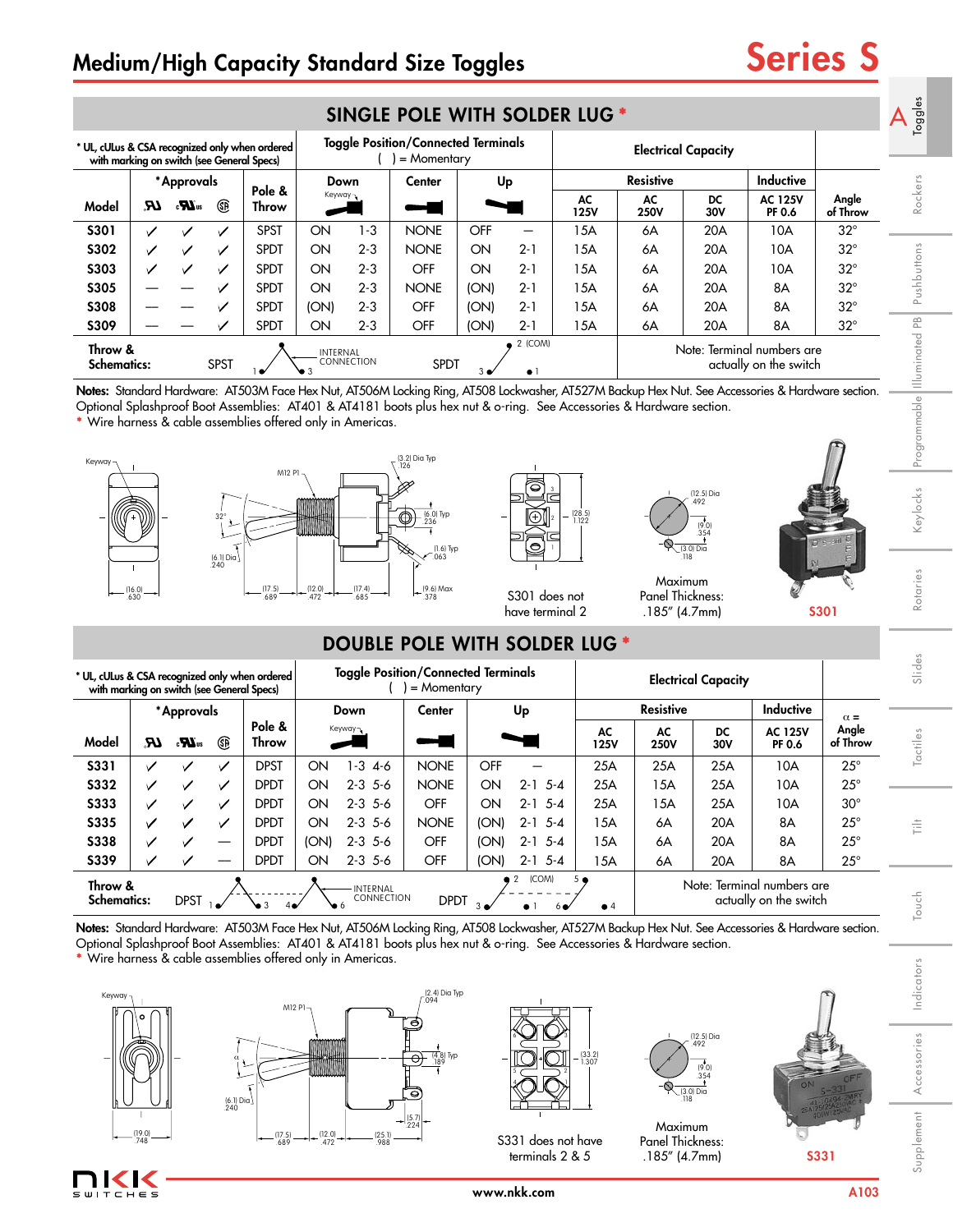Rockers

Keylocks Programmable Illuminated PB Pushbuttons

Rotaries

Slides

Tactiles

 $\frac{+}{\leftarrow}$ 

| * UL & cULus recognized only when ordered                                                                                                                                                 |              | with marking on switch<br>(see General Specs) |      |                 | <b>Toggle Position/Connected Terminals</b><br>$=$ Momentary |             |             |                  |           |                   | <b>Electrical Capacity</b> |           |                          |                                 |
|-------------------------------------------------------------------------------------------------------------------------------------------------------------------------------------------|--------------|-----------------------------------------------|------|-----------------|-------------------------------------------------------------|-------------|-------------|------------------|-----------|-------------------|----------------------------|-----------|--------------------------|---------------------------------|
| *Approvals                                                                                                                                                                                |              |                                               | Down |                 | Center                                                      | Up          |             | <b>Resistive</b> |           |                   | <b>Inductive</b>           |           |                          |                                 |
| Model                                                                                                                                                                                     | LR.          | $\epsilon$ $\bm{W}_3$                         | ®    | Pole &<br>Throw |                                                             | Keyway-     |             |                  |           | AC<br><b>125V</b> | AC<br><b>250V</b>          | DC<br>30V | <b>AC 125V</b><br>PF 0.6 | $\alpha =$<br>Angle<br>of Throw |
| <b>S331R</b>                                                                                                                                                                              | ✓            |                                               |      | <b>DPST</b>     | ON                                                          | $1 - 3$ 4-6 | <b>NONE</b> | OFF              |           | 25A               | 25A                        | 25A       | 10A                      | $25^{\circ}$                    |
| <b>S332R</b>                                                                                                                                                                              | ✓            | ✓                                             |      | <b>DPDT</b>     |                                                             | $2 - 3$ 5-6 | <b>NONE</b> | ON               | $2-1$ 5-4 | 25A               | 15A                        | 25A       | 10A                      | $25^{\circ}$                    |
| <b>S333R</b>                                                                                                                                                                              | $\checkmark$ | $\checkmark$                                  |      | <b>DPDT</b>     | ON                                                          | $2 - 3$ 5-6 | <b>OFF</b>  | ON               | $2-1$ 5-4 | 25A               | 15A                        | 25A       | 10A                      | $30^\circ$                      |
| <b>S338R</b>                                                                                                                                                                              | ✓            | $\checkmark$                                  |      | <b>DPDT</b>     | (ON)                                                        | $2 - 3$ 5-6 | <b>OFF</b>  | (ON)             | $2-1$ 5-4 | 15A               | 6A                         | 20A       | 8A                       | $25^{\circ}$                    |
| <b>S339R</b>                                                                                                                                                                              | ✓            |                                               |      | <b>DPDT</b>     | ON                                                          | $2 - 3$ 5-6 | OFF         | (ON)             | $2-1$ 5-4 | 15A               | 6A                         | 20A       | 8A                       | $25^{\circ}$                    |
| (COM)<br>5 ●<br><b>DPDT</b><br><b>DPST</b><br>Note: Terminal numbers are<br>Throw &<br><b>INTERNAL</b><br>CONNECTION<br>actually on the switch<br><b>Schematics:</b><br>$\bullet$ 4<br>30 |              |                                               |      |                 |                                                             |             |             |                  |           |                   |                            |           |                          |                                 |

# DOUBLE POLE WITH SOLDER LUG & FLATTED LEVER **\***

Notes: Standard Hardware: AT504M Knurled Nut, AT508 Lockwasher, AT527M Backup Hex Nut. See Accessories & Hardware section.

**\*** Wire harness & cable assemblies offered only in Americas.





Touch

Accessories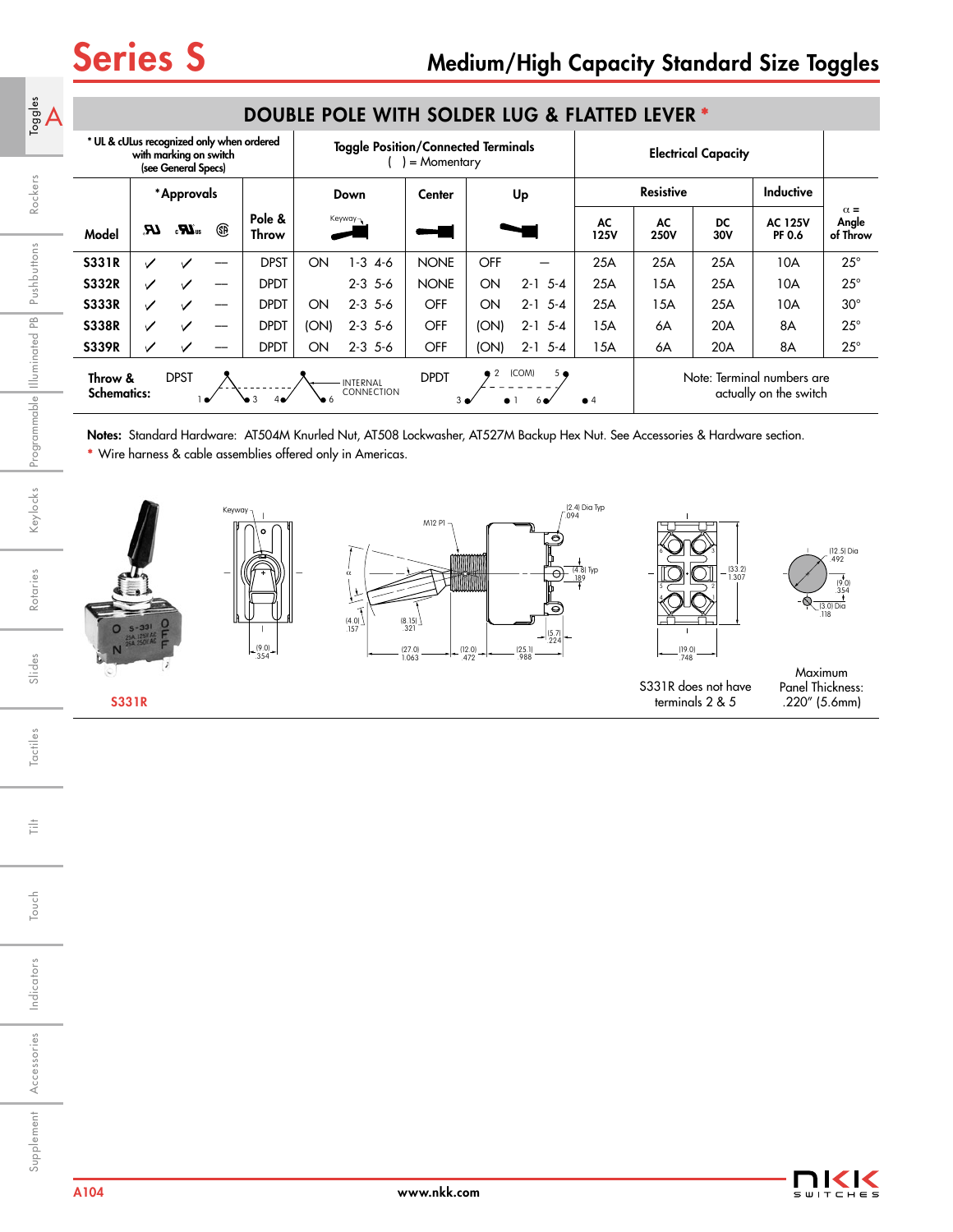# Medium/High Capacity Standard Size Toggles Series S

|                                                                                              | SINGLE POLE WITH SCREW LUG |                           |              |                        |                                    |         |                                                                                                                 |            |         |            |                   |                            |                          |                   | Toggles     |
|----------------------------------------------------------------------------------------------|----------------------------|---------------------------|--------------|------------------------|------------------------------------|---------|-----------------------------------------------------------------------------------------------------------------|------------|---------|------------|-------------------|----------------------------|--------------------------|-------------------|-------------|
| * UL, cULus & CSA recognized only when ordered<br>with marking on switch (see General Specs) |                            |                           |              |                        |                                    |         | <b>Toggle Position/Connected Terminals</b><br>$=$ Momentary                                                     |            |         |            |                   | <b>Electrical Capacity</b> |                          |                   |             |
|                                                                                              |                            | *Approvals                |              |                        | Down                               |         | Center                                                                                                          | Up         |         |            | <b>Resistive</b>  |                            | <b>Inductive</b>         | $\alpha =$        |             |
| Model                                                                                        | UR.                        | $\mathbf{u}^{\text{max}}$ | ®            | Pole &<br><b>Throw</b> | Keyway<br>$\overline{\phantom{a}}$ |         |                                                                                                                 |            |         | AC<br>125V | AC<br><b>250V</b> | DC<br>30V                  | <b>AC 125V</b><br>PF 0.6 | Angle<br>of Throw | Rockers     |
| <b>S301T</b>                                                                                 | ✓                          |                           |              | <b>SPST</b>            | ON                                 | $1 - 3$ | <b>NONE</b>                                                                                                     | <b>OFF</b> | —       | 15A        | 6A                | 20A                        | 10A                      | $32^\circ$        |             |
| <b>S302T</b>                                                                                 | ✓                          | ✓                         |              | <b>SPDT</b>            | ON                                 | $2 - 3$ | <b>NONE</b>                                                                                                     | ON         | $2 - 1$ | 15A        | 6A                | 20A                        | 10A                      | $32^\circ$        | Pushbuttons |
| <b>S303T</b>                                                                                 | ✓                          | $\checkmark$              |              | <b>SPDT</b>            | ON                                 | $2 - 3$ | <b>OFF</b>                                                                                                      | ON         | $2 - 1$ | 15A        | 6A                | 20A                        | 10A                      | $32^{\circ}$      |             |
| <b>S305T</b>                                                                                 |                            |                           |              | <b>SPDT</b>            | ON                                 | $2 - 3$ | <b>NONE</b>                                                                                                     | (ON)       | $2 - 1$ | 15A        | 6A                | 20A                        | 8A                       | $32^{\circ}$      |             |
| <b>S308T</b>                                                                                 |                            |                           |              | <b>SPDT</b>            | (ON)                               | $2 - 3$ | <b>OFF</b>                                                                                                      | (ON)       | $2 - 1$ | 15A        | 6A                | 20A                        | 8A                       | $32^{\circ}$      | 운           |
| <b>S309T</b>                                                                                 |                            |                           | $\checkmark$ | <b>SPDT</b>            | ON                                 | $2 - 3$ | OFF                                                                                                             | (ON)       | $2 - 1$ | 15A        | 6A                | 20A                        | 8A                       | $32^{\circ}$      |             |
| Throw &<br><b>Schematics:</b>                                                                |                            |                           | <b>SPST</b>  |                        | <b>INTERNAL</b><br>CONNECTION      |         | 2 (COM)<br>Note: Terminal numbers are<br><b>SPDT</b><br>actually on the switch<br>3 <sub>0</sub><br>$\bullet$ 1 |            |         |            |                   |                            | luminated                |                   |             |

Notes: Standard Hardware: AT503M Face Hex Nut, AT506M Locking Ring, AT508 Lockwasher, AT527M Backup Hex Nut. See Accessories & Hardware section. Optional Splashproof Boot Assemblies: AT401 & AT4181 boots plus hex nut & o-ring. See Accessories & Hardware section.

M3.5 P0.5

# DOUBLE POLE WITH SCREW LUG

|                               |     | marking on switch (see General Specs) |           | * UL & cULus recognized only when ordered with |      | <b>Toggle Position/Connected Terminals</b> | $=$ Momentary |                |                            |                               |                   |           |                                                      |                   |
|-------------------------------|-----|---------------------------------------|-----------|------------------------------------------------|------|--------------------------------------------|---------------|----------------|----------------------------|-------------------------------|-------------------|-----------|------------------------------------------------------|-------------------|
|                               |     | *Approvals                            |           |                                                |      | Down                                       | Center        |                | Up                         |                               | <b>Resistive</b>  |           | <b>Inductive</b>                                     | $\alpha =$        |
| Model                         | UR. | $\boldsymbol{\mathcal{H}}$ us         | ®         | Pole &<br>Throw                                |      | Keyway                                     |               |                |                            | AC<br>125V                    | AC<br><b>250V</b> | DC<br>30V | <b>AC 125V</b><br>PF 0.6                             | Angle<br>of Throw |
| <b>S331T</b>                  | ✓   |                                       |           | <b>DPST</b>                                    | ON   | 1-3<br>4-6                                 | <b>NONE</b>   | OFF            |                            | 15A                           | 15A               | 15A       | 10A                                                  | $25^{\circ}$      |
| <b>S332T</b>                  | ✓   | ✓                                     |           | <b>DPDT</b>                                    | ON   | $2 - 3$ 5-6                                | <b>NONE</b>   | ON             | $2 - 1$ 5-4                | 15A                           | 15A               | 15A       | 10A                                                  | $25^{\circ}$      |
| <b>S333T</b>                  | ✓   | ✓                                     |           | <b>DPDT</b>                                    | ON   | $2 - 3$ 5-6                                | OFF           | ON             | $2-1$ 5-4                  | 15A                           | 15A               | 15A       | 10A                                                  | $30^\circ$        |
| <b>S335T</b>                  | ✓   | ✓                                     |           | <b>DPDT</b>                                    | ON   | $2 - 3$ 5-6                                | <b>NONE</b>   | (ON)           | $2 - 1$<br>$5 - 4$         | 15A                           | 6A                | 20A       | 8A                                                   | $25^{\circ}$      |
| <b>S338T</b>                  | ✓   | ✓                                     |           | <b>DPDT</b>                                    | (ON) | $2 - 3$ 5-6                                | OFF           | (ON)           | $2 - 1$<br>$5 - 4$         | 15A                           | 6A                | 20A       | 8A                                                   | $25^{\circ}$      |
| <b>S339T</b>                  | ✓   |                                       |           | <b>DPDT</b>                                    | ON   | $2 - 3$ 5-6                                | OFF           | (ON)           | -5-4<br>$2 - 1$            | 15A                           | 6A                | 20A       | 8A                                                   | $25^{\circ}$      |
| Throw &<br><b>Schematics:</b> |     | <b>DPST</b>                           | $\bullet$ | 4 <sub>•</sub><br>$\bullet$ 3                  |      | <b>INTERNAL</b><br>CONNECTION              | <b>DPDT</b>   | 3 <sub>o</sub> | (COM)<br>$\bullet$ 1<br>60 | 5 <sub>o</sub><br>$\bullet$ 4 |                   |           | Note: Terminal numbers are<br>actually on the switch |                   |

Notes: Standard Hardware: AT503M Face Hex Nut, AT506M Locking Ring, AT508 Lockwasher, AT527M Backup Hex Nut. See Accessories & Hardware section. Optional Splashproof Boot Assemblies: AT401 & AT4181 boots plus hex nut & o-ring. See Accessories & Hardware section.



IK I  $CHES$ 

Keywa

(16.0) .630





terminals 2 & 5





Maximum Panel Thickness:

Maximum Panel Thickness: .185" (4.7mm)

 (9.0) .354

(3.0) Dia .118

(12.5) Dia .492

S301T

Rotaries

Touch Tilt Touch

言

Indicators Indicators

Supplement Accessories | Indicators | Touch | Tactiles | Slides | Rotaries | Keylocks |Programmable || Illuminated PB | Pushbuttons Supplement Accessories Accessories



www.nkk.com A105





M12 P1



terminal 2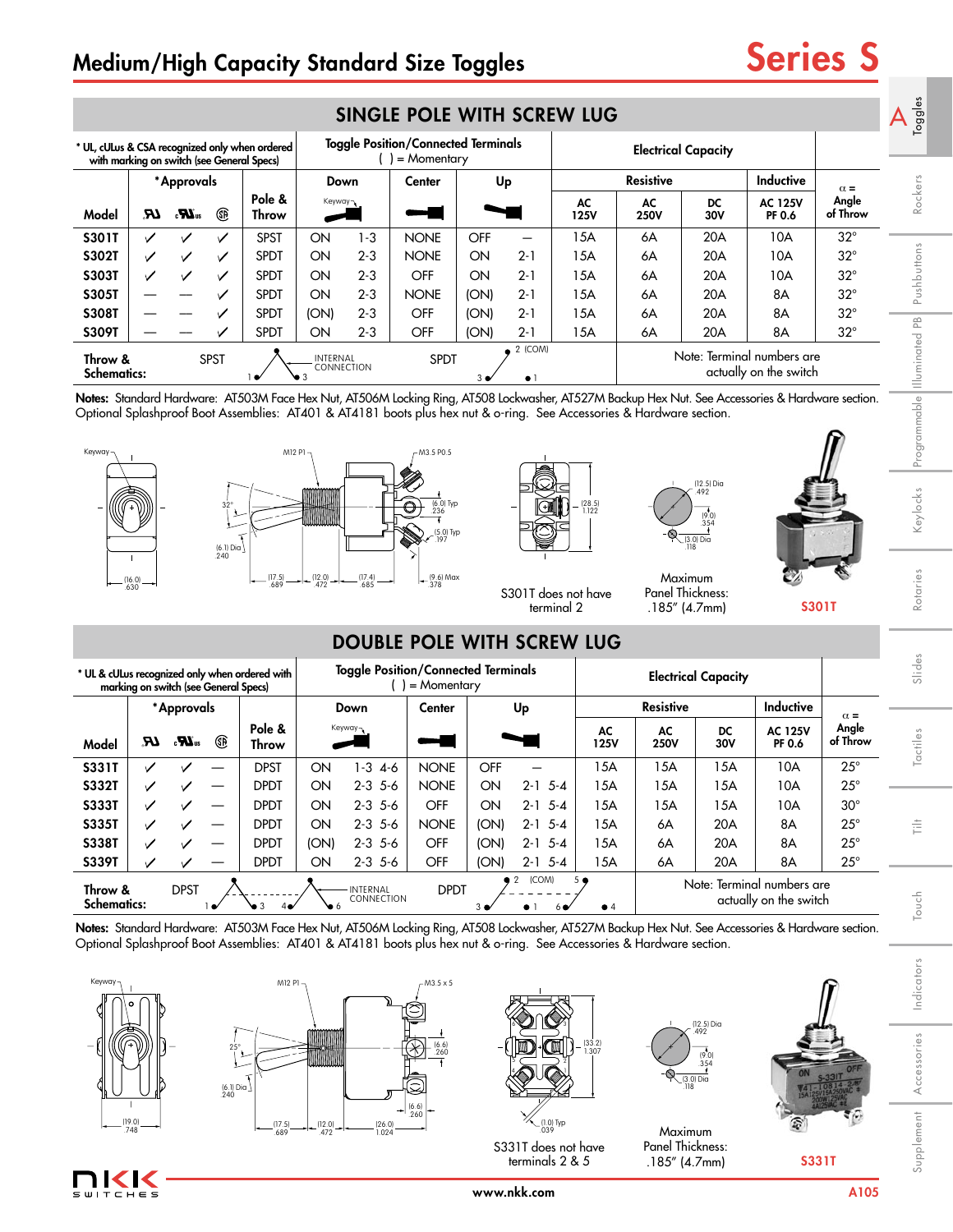| $\mathbf{A}$ |                                                                                              |     |                                  |              |                 |                                                                                                    | SINGLE POLE WITH QUICK CONNECT |                                            |            |                                                      |            |                            |           |                          |                   |  |
|--------------|----------------------------------------------------------------------------------------------|-----|----------------------------------|--------------|-----------------|----------------------------------------------------------------------------------------------------|--------------------------------|--------------------------------------------|------------|------------------------------------------------------|------------|----------------------------|-----------|--------------------------|-------------------|--|
|              | * UL, cULus & CSA recognized only when ordered<br>with marking on switch (see General Specs) |     |                                  |              |                 |                                                                                                    |                                | <b>Toggle Position/Connected Terminals</b> |            |                                                      |            | <b>Electrical Capacity</b> |           |                          |                   |  |
|              |                                                                                              |     | *Approvals                       |              |                 | Down                                                                                               |                                | <b>Center</b>                              | Up         |                                                      |            | <b>Resistive</b>           |           | Inductive                | $\alpha =$        |  |
| Rockers      | Model                                                                                        | LR. | $_{\rm c}$ $\mathbf{W}_{\rm us}$ | ⊕            | Pole &<br>Throw | Keyway<br>$\begin{array}{c} \begin{array}{c} \begin{array}{c} \end{array} \end{array} \end{array}$ |                                |                                            |            |                                                      | AC<br>125V | AC<br><b>250V</b>          | DC<br>30V | <b>AC 125V</b><br>PF 0.6 | Angle<br>of Throw |  |
|              | <b>S301F</b>                                                                                 |     |                                  | $\checkmark$ | <b>SPST</b>     | ON                                                                                                 | $1 - 3$                        | <b>NONE</b>                                | <b>OFF</b> |                                                      | <b>5A</b>  | 6A                         | 20A       | 10A                      | $32^{\circ}$      |  |
| Pushbuttons  | Throw &<br><b>Schematics:</b>                                                                |     |                                  | <b>SPST</b>  |                 |                                                                                                    | <b>INTERNAL</b><br>CONNECTION  |                                            |            | Note: Terminal numbers are<br>actually on the switch |            |                            |           |                          |                   |  |

Notes: Standard Hardware: AT503M Face Hex Nut, AT506M Locking Ring, AT508 Lockwasher, AT527M Backup Hex Nut. See Accessories & Hardware section. Optional Splashproof Boot Assemblies: AT401 & AT4181 boots plus hex nut & o-ring. See Accessories & Hardware section.



# DOUBLE POLE WITH QUICK CONNECT

| * UL & cULus recognized only when ordered with<br>marking on switch (see General Specs) |     |                                   |    |                 |    | <b>Toggle Position/Connected Terminals</b> | $=$ Momentary |                |             |                    |                  |           |                                                      |                   |
|-----------------------------------------------------------------------------------------|-----|-----------------------------------|----|-----------------|----|--------------------------------------------|---------------|----------------|-------------|--------------------|------------------|-----------|------------------------------------------------------|-------------------|
|                                                                                         |     | *Approvals                        |    |                 |    | Down                                       | Center        |                | Up          |                    | <b>Resistive</b> |           | <b>Inductive</b>                                     | $\alpha =$        |
| Model                                                                                   | UR. | $\epsilon$ <b>N</b> <sub>us</sub> | ®  | Pole &<br>Throw |    | Keyway                                     |               |                |             | AC<br>125V         | AC<br>250V       | DC<br>30V | <b>AC 125V</b><br><b>PF 0.6</b>                      | Angle<br>of Throw |
| <b>S331F</b>                                                                            | ✓   |                                   |    | <b>DPST</b>     | ON | $-34-6$                                    | <b>NONE</b>   | OFF            |             | 25A                | 25A              | 25A       | 10A                                                  | $25^{\circ}$      |
| <b>S332F</b>                                                                            | ✓   | $\checkmark$                      |    | <b>DPDT</b>     | ON | $2 - 3$ 5-6                                | <b>NONE</b>   | ON             | $2 - 1$ 5-4 | 25A                | 15A              | 25A       | 10A                                                  | $25^{\circ}$      |
| <b>S333F</b>                                                                            | ✓   |                                   | -- | <b>DPDT</b>     | ON | $2 - 3$ 5-6                                | <b>OFF</b>    | ON             | $2 - 1$ 5-4 | 25A                | 15A              | 25A       | 10A                                                  | $30^\circ$        |
| <b>S335F</b>                                                                            | ✓   |                                   |    | <b>DPDT</b>     | ON | $2 - 3$ 5-6                                | <b>NONE</b>   | (ON)           | $2 - 1$ 5-4 | 15A                | 6A               | 20A       | 8A                                                   | $25^{\circ}$      |
| Throw &<br><b>Schematics:</b>                                                           |     | <b>DPST</b>                       |    |                 | ₩б | <b>INTERNAL</b><br>CONNECTION              | <b>DPDT</b>   | 3 <sub>o</sub> | (COM)<br>2  | 5 ●<br>$\bullet$ 4 |                  |           | Note: Terminal numbers are<br>actually on the switch |                   |

Notes: Standard Hardware: AT503M Face Hex Nut, AT506M Locking Ring, AT508 Lockwasher, AT527M Backup Hex Nut. See Accessories & Hardware section. Optional Splashproof Boot Assemblies: AT401 & AT4181 boots plus hex nut & o-ring. See Accessories & Hardware section.





(19.0) .748





 (9.0) .354 (12.5) Dia .492 (3.0) Dia .118

Maximum Panel Thickness: .185" (4.7mm)

S332F S331F does not have terminals 2 & 5



Indicators

Indicators

Accessories

Rotaries

Slides

Tactiles

Ë

Touch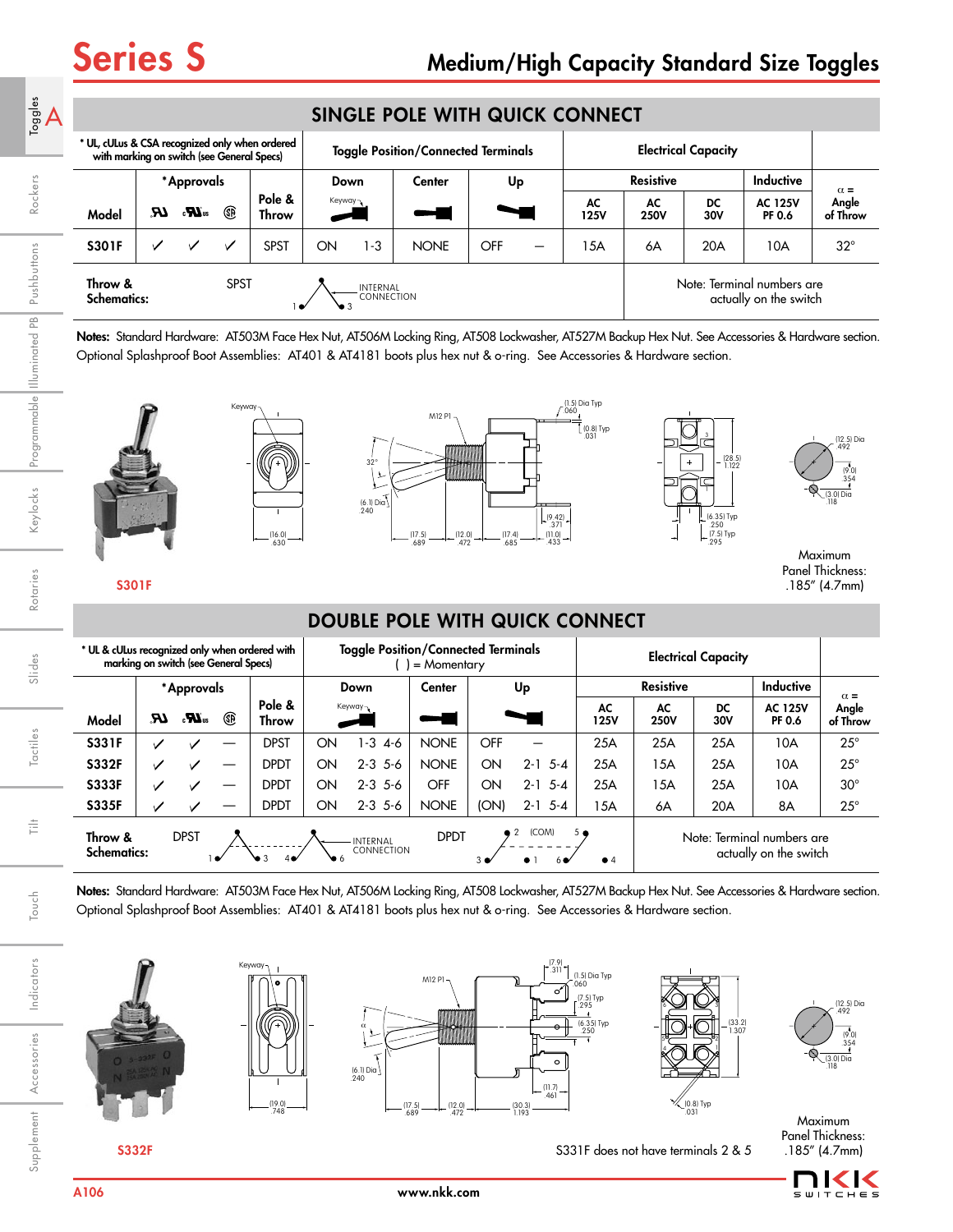A  $\frac{3}{5}$ 

Rockers

Keylocks Programmable Illuminated PB Pushbuttons

# GENERAL SPECIFICATIONS FOR S31 ~ S49

## Electrical Capacity (Resistive & Inductive Load)

Power Level: Shown in the following tables

## **Other Ratings**

| Contact Resistance: 10 milliohms maximum                      |
|---------------------------------------------------------------|
| Insulation Resistance: 1,000 megohms minimum @ 500V DC        |
| Dielectric Strength: 2,000V AC minimum for 1 minute minimum   |
| Mechanical Life: 50,000 operations minimum                    |
| Electrical Life: 25,000 operations minimum                    |
| <b>Angle of Throw</b> ( $\alpha$ ): Shown on following tables |

### Materials & Finishes

| Toggle: PBT resin for flatted lever; brass with chrome plating for all others |
|-------------------------------------------------------------------------------|
| <b>Bushing:</b> Brass with chrome plating                                     |
| <b>Case:</b> Phenolic resin                                                   |
| <b>Case Cover:</b> Steel with chromate plating over zinc plating              |
| Movable Contactor: Copper with silver plating                                 |
| <b>Movable Contacts:</b> Silver alloy capped on copper with silver plating    |
| <b>Stationary Contacts:</b> Silver alloy capped on copper with silver plating |
| <b>Terminals:</b> Brass with tin plating                                      |

### Environmental Data

Operating Temp Range: –10°C through +70°C (+14°F through +158°F)

## **Installation**

| <b>Mounting Torque:</b> 2.94Nm (26 lb•in) for double nut                                        |
|-------------------------------------------------------------------------------------------------|
| <b>Maximum Panel Thickness:</b> Shown beneath panel cutout in switch dimension drawings         |
| <b>Soldering Time &amp; Temperature:</b> Manual Soldering: See Profile A in Supplement section. |

## Standards & Certifications

| UL: File No. E44145 - Recognized only when ordered with marking on switch. |
|----------------------------------------------------------------------------|
| Add "/U" or "/CUL" to end of part number to order UL recognized switch.    |
| UL or cULus recognition designated beside part numbers on following pages. |
| See Supplement section to find UL or cULus rating details.                 |
|                                                                            |

### CSA: File No. 023535\_0\_000 - Certified only when ordered with marking on switch. Add "/C" to end of part number to order CSA certified switch. CSA certification designated beside part numbers on following pages. See Supplement section to find CSA rating details.



Indicators

Indicators

Touch Tilt

Touch

言

Supplement Accessories | Indicators | Touch | Tactiles | Slides | Rotaries | Keylocks |Programmable || Illuminated PB | Pushbuttons

Tactiles

Slides

Rotaries

Accessories

Supplement Accessories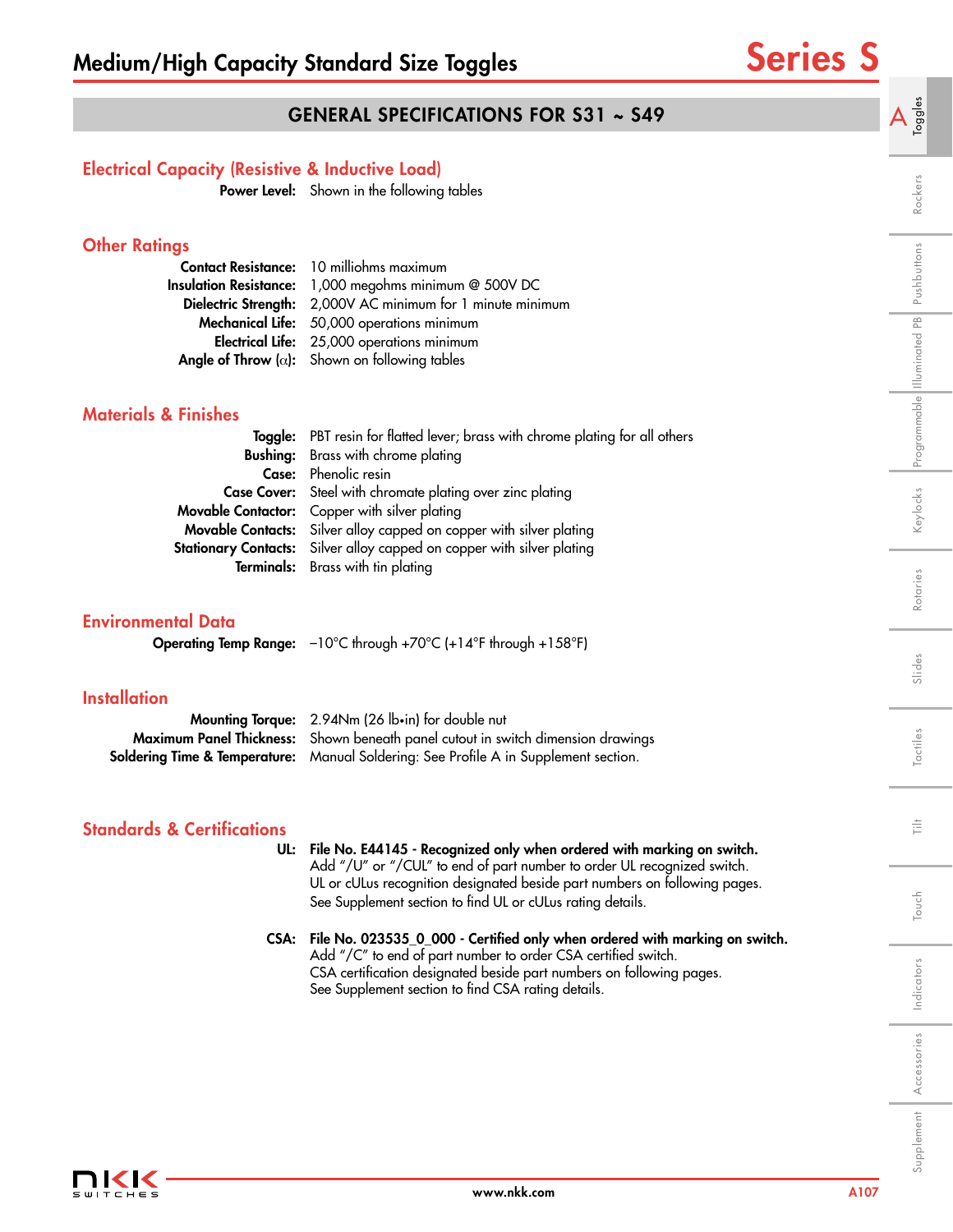| $A_{\text{ge-}1}^{\text{le-}1}$ | with marking on switch (see General Specs) |                                   |   | * UL, cULus & CSA recognized only when ordered |      | <b>Toggle Position/Connected Terminals</b> | $=$ Momentary                 |            |                          |                            |                                     | <b>Electrical Capacity</b> |                                                |                   |
|---------------------------------|--------------------------------------------|-----------------------------------|---|------------------------------------------------|------|--------------------------------------------|-------------------------------|------------|--------------------------|----------------------------|-------------------------------------|----------------------------|------------------------------------------------|-------------------|
|                                 |                                            | *Approvals                        |   |                                                |      | Down                                       | Center                        |            | Up                       |                            | <b>Resistive</b>                    |                            | <b>Inductive</b>                               | $\alpha =$        |
| Model                           | UR.                                        | $\epsilon$ <b>N</b> <sub>us</sub> | ⊕ | Pole &<br>Throw                                |      | Keyway-                                    |                               |            |                          | AC<br>125V                 | AC<br><b>250V</b>                   | DC<br>30V                  | <b>AC 125V</b><br>PF 0.6                       | Angle<br>of Throw |
| <b>S31</b>                      | ✓                                          |                                   |   | 3PST                                           | ON   | $-3$ 4-6 7-9                               | <b>NONE</b>                   | <b>OFF</b> |                          | 25A                        | <b>9A</b>                           | 20A                        | 10A                                            | $25^{\circ}$      |
| <b>S32</b>                      | ✓                                          | ✓                                 | ✓ | 3PDT                                           | ON   | $2-3$ 5-6 8-9                              | <b>NONE</b>                   | ON         | $2-1$ 5-4 8-7            | 25A                        | <b>9A</b>                           | 20A                        | 10A                                            | $25^{\circ}$      |
| <b>S33</b>                      | $\checkmark$                               | ✓                                 | ✓ | 3PDT                                           | ON   | $2-3$ 5-6 8-9                              | OFF                           | ON         | $2-1$ 5-4 8-7            | 25A                        | <b>9A</b>                           | 20A                        | 10A                                            | $30^\circ$        |
| <b>S35</b>                      | $\checkmark$                               | ✓                                 | ✓ | 3PDT                                           | ON   | $2-3$ 5-6 8-9                              | <b>NONE</b>                   | (ON)       | 5-4 8-7<br>$2 - 1$       | 15A                        | 6A                                  | 20A                        | 8A                                             | $25^{\circ}$      |
| <b>S38</b>                      | ✓                                          | ✓                                 | ✓ | 3PDT                                           | (ON) | $2-3$ 5-6 8-9                              | OFF                           | (ON)       | $2 - 1$<br>5-4 8-7       | 15A                        | 6A                                  | 15A                        | 8A                                             | $25^{\circ}$      |
| <b>S39</b>                      | ✓                                          | ✓                                 |   | 3PDT                                           | ON   | $2-3$ 5-6 8-9                              | <b>OFF</b>                    | (ON)       | $5 - 4$ 8 - 7<br>$2 - 1$ | 15A                        | 6A                                  | 15A                        | 8A                                             | $25^{\circ}$      |
| Throw &<br><b>Schematics:</b>   |                                            | 3PST                              |   | ७ ३<br>4 <sub>°</sub>                          | ՝∂∙  |                                            | <b>INTERNAL</b><br>CONNECTION | 3PDT       | م 3                      | $5^{\circ}$<br>$\bullet$ 4 | (COM)<br>$\bullet$ 8<br>$\bullet$ 7 |                            | Terminal numbers<br>Note:<br>are on the switch |                   |

Notes: Standard Hardware: AT503M Face Hex Nut, AT506M Locking Ring, AT508 Lockwasher, AT527M Backup Hex Nut. See Accessories & Hardware section. Optional Splashproof Boot Assemblies: AT401 & AT4181 boots plus hex nut & o-ring. See Accessories & Hardware section.

**\*** Wire harness & cable assemblies offered only in Americas.





Keyway





S31 does not have terminals 2, 5, & 8



(12.5) Dia .492

Panel Thickness: .181" (4.6mm)

# FOUR POLE WITH SOLDER LUG **\***

|                                        | * UL, cULus & CSA recognized only when ordered<br>with marking on switch (see General Specs) |                  |                          |                 |      | <b>Toggle Position/Connected Terminals</b><br>$=$ Momentary |                   |                   |                                      |                        |             |         |                |                       |            | <b>Electrical Capacity</b> |              |                          |                                          |
|----------------------------------------|----------------------------------------------------------------------------------------------|------------------|--------------------------|-----------------|------|-------------------------------------------------------------|-------------------|-------------------|--------------------------------------|------------------------|-------------|---------|----------------|-----------------------|------------|----------------------------|--------------|--------------------------|------------------------------------------|
| Model                                  |                                                                                              | * Approvals      |                          |                 |      |                                                             | Down              |                   | Center                               |                        |             | Up      |                |                       |            | <b>Resistive</b>           |              | Inductive                | $\alpha =$                               |
| Suffix $R =$<br><b>Flatted Lever</b>   | И.                                                                                           | $\boldsymbol{u}$ | (SP)                     | Pole &<br>Throw |      |                                                             | Keyway¬           |                   |                                      |                        |             |         |                |                       | AC<br>125V | AC<br><b>250V</b>          | DC<br>30V    | <b>AC 125V</b><br>PF 0.6 | Angle<br>of Throw                        |
| \$41/\$41R                             | ✓                                                                                            |                  | $\checkmark$             | 4PST            | ON   | -3                                                          | $7-9$<br>4-6      | $10-12$           | <b>NONE</b>                          | OFF                    |             |         |                |                       | 25A        | <b>9A</b>                  | 20A          | 10A                      | $25^{\circ}$                             |
| \$42/\$42R                             |                                                                                              | ✓                | $\checkmark$             | 4PDT            | ON   |                                                             | 2-3 5-6 8-9 11-12 |                   | <b>NONE</b>                          | ON                     | $2 - 1$     |         |                | $5 - 4$ 8 - 7 11 - 10 | 25A        | 9A                         | 20A          | 10A                      | $25^{\circ}$                             |
| \$43/\$43R                             | ✓                                                                                            | $\checkmark$     | ✓                        | 4PDT            | ON   |                                                             | 2-3 5-6 8-9 11-12 |                   | OFF                                  | ON                     | 2-1         | 5-4     |                | 8-7 11-10             | 25A        | 9A                         | 20A          | 10A                      | $30^{\circ}$                             |
| <b>S45</b><br>$\overline{\phantom{0}}$ | $\checkmark$                                                                                 | $\checkmark$     |                          | 4PDT            | ON   |                                                             | 2-3 5-6 8-9 11-12 |                   | <b>NONE</b>                          | (ON)                   | $2 - 1$     |         |                | 5-4 8-7 11-10         | 15A        | 6A                         | 20A          | 8A                       | $25^{\circ}$                             |
| \$48/\$48R                             |                                                                                              |                  | $\overline{\phantom{m}}$ | 4PDT            | (ON) |                                                             | 2-3 5-6 8-9 11-12 |                   | OFF                                  | (ON)                   | $2 - 1$     | $5 - 4$ |                | $8 - 7$ 11 $-10$      | 15A        | 6A                         | 20A          | 8A                       | $25^{\circ}$                             |
| \$49/\$49R                             |                                                                                              |                  | --                       | 4PDT            | ON   |                                                             |                   | 2-3 5-6 8-9 11-12 | OFF                                  | (ON)                   |             |         |                | 2-1 5-4 8-7 11-10     | 15A        | 6A                         | 20A          | 8A                       | $25^{\circ}$                             |
| Throw &<br><b>Schematics:</b>          | 4PST                                                                                         |                  | ७ 3                      |                 |      | ∖∍ा                                                         | $10\bullet$       |                   | <b>INTERNAL</b><br><b>CONNECTION</b> | 4PDT<br>3 <sub>0</sub> | $\bullet$ 2 |         | 5 <sub>•</sub> | (COM)<br>90           | • 8        | $11 \bullet$               | $\bullet$ 10 | Note:                    | Terminal<br>numbers are<br>on the switch |

(12.5) Dia Notes: Standard Hardware for Bat Lever: AT503M Face Hex Nut, AT506M Locking Ring, AT508 Lockwasher, AT527M Backup Hex Nut; for Flatted Lever (R): AT504M Knurled Face Nut, AT508 Lockwasher, AT527M Backup Hex Nut. See Accessories & Hardware section. Optional Splashproof Boot Assemblies (only for bat lever models): AT401 & AT4181 boots plus hex nut and o-ring. See Accessories & Hardware section. **\*** Wire harness & cable assemblies offered only in Americas.

**M12 F** 

(5.8) .228

ම

 $\bullet$ 



Indicators

Indicators

Supplement Accessories Indicators I Touch Ill Tilt Illes I Slides Rotaries I Keylocks Programmable Illuminated Pushbuttons I Rockers

Slides

Tactiles

ŧ

Touch

Rotaries

Rockers

Keylocks Programmable Illuminated PB Pushbuttons

Accessories

Supplement Accessories





 (2.4) Dia Typ .094 (0.8) Typ .031 Typ  $\alpha$  (34.2)  $\alpha$  (38.2)  $\alpha$  (4.8)  $\gamma$  (4.8)  $\gamma$  (3.2)  $\alpha$  (3.4)  $\alpha$  (3.4)  $\alpha$  (3.4)  $\alpha$ 1.346  $\cup\hspace{-.05in}$   $\cup$   $\vee$  $10$  10 10 10 10 1 1 di C 4 6 8 7 12 (36.5) 1.437



 $(9.0)$  $^{354}$ (12.5) Dia .492 (3.0) Dia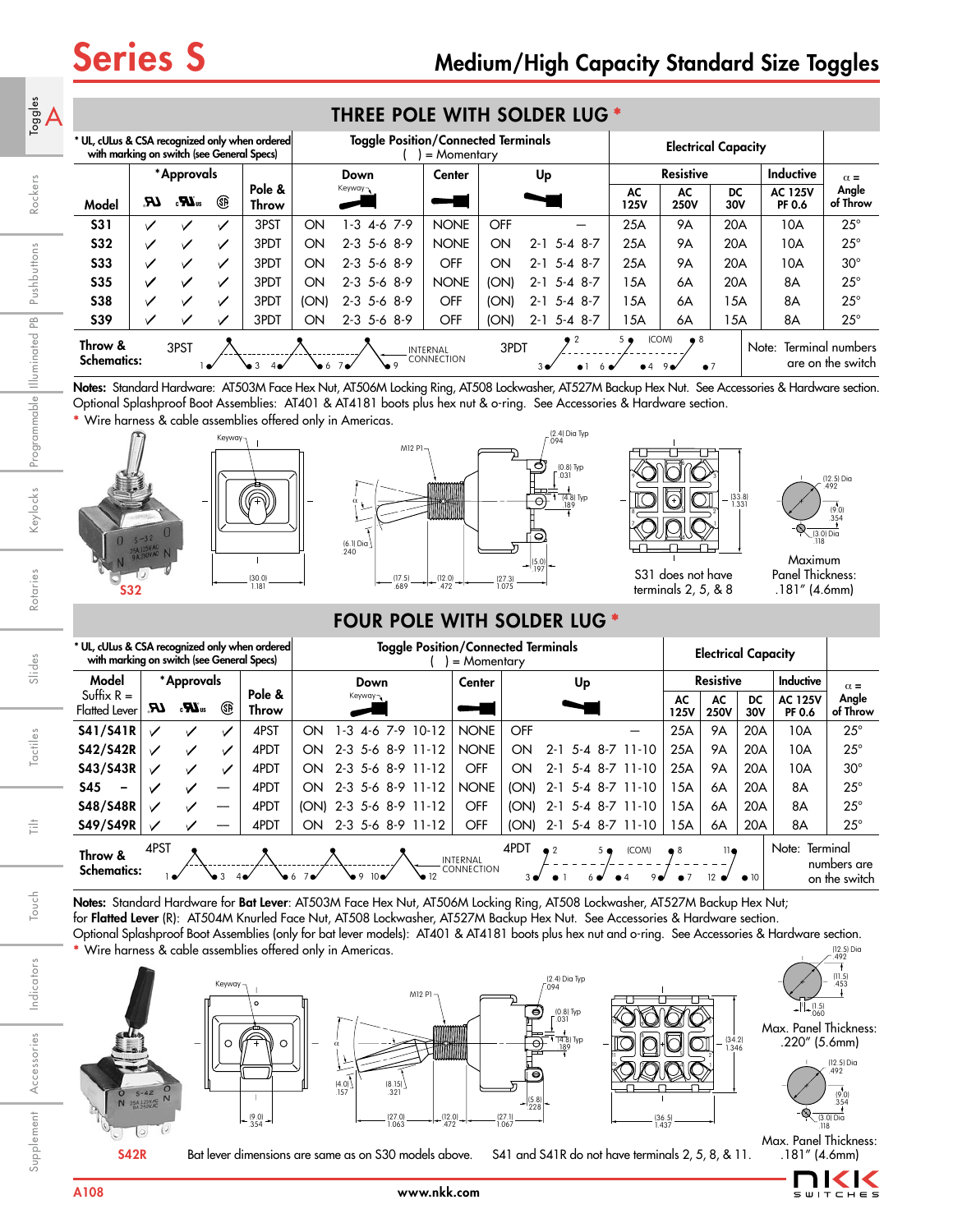# Medium/High Capacity Standard Size Toggles Series S

| * UL, cULus & CSA recognized only when ordered<br>with marking on switch (see General Specs) |              |                                   |              |                 |    | <b>Toggle Position/Connected Terminals</b>  |             |                        |                               |              |     |                    |                            |           | <b>Electrical Capacity</b>      |                                       |                                 |                                 |
|----------------------------------------------------------------------------------------------|--------------|-----------------------------------|--------------|-----------------|----|---------------------------------------------|-------------|------------------------|-------------------------------|--------------|-----|--------------------|----------------------------|-----------|---------------------------------|---------------------------------------|---------------------------------|---------------------------------|
|                                                                                              |              | *Approvals                        |              |                 |    | Down                                        | Center      |                        | Up                            |              |     |                    | <b>Resistive</b>           |           |                                 | <b>Inductive</b>                      |                                 |                                 |
| Model                                                                                        | UR.          | $\epsilon$ <b>N</b> <sub>us</sub> | ®            | Pole &<br>Throw |    | Keyway¬                                     |             |                        |                               |              |     | AC<br>125V         | AC<br><b>250V</b>          | DC<br>30V | <b>AC 125V</b><br><b>PF 0.6</b> | <b>AC 250V</b><br>PF 0.6              | $\alpha =$<br>Angle<br>of Throw | Rockers                         |
| <b>S31T</b>                                                                                  | $\checkmark$ | $\checkmark$                      | ✓            | 3PST            | ON | $-3$ 4-6 7-9                                | <b>NONE</b> | OFF                    |                               |              |     | 25A                | <b>9A</b>                  | 20A       | 10A                             | 5A                                    | $25^{\circ}$                    |                                 |
| <b>S32T</b>                                                                                  | ✓            | $\checkmark$                      | $\checkmark$ | 3PDT            | ON | $2-3$ 5-6 8-9                               | <b>NONE</b> | ON                     | $2 - 1$                       | $5 - 48 - 7$ |     | 25A                | <b>9A</b>                  | 20A       | 10A                             | 5A                                    | $25^{\circ}$                    | ittons                          |
| <b>S33T</b>                                                                                  |              |                                   |              | 3PDT            | ON | $2-3$ 5-6 8-9                               | OFF         | ON                     | $2 - 1$                       | 5-4 8-7      |     | 25A                | <b>9A</b>                  | 20A       | 10A                             | 5A                                    | $30^\circ$                      | $\frac{1}{5}$                   |
| Throw &<br><b>Schematics:</b>                                                                |              | 3PST                              |              |                 |    | <b>INTERNAL</b><br>CONNECTION<br>$^{\circ}$ |             | 3PDT<br>3 <sup>o</sup> | $\overline{2}$<br>$\bullet$ 1 |              | 5 ● | (COM)<br>$\bullet$ | $\bullet$ 8<br>$\bullet$ 7 |           | Note:                           | Terminal numbers<br>are on the switch |                                 | $\Omega$<br>$\mathbb{E}$<br>ted |

Notes: Standard Hardware: AT503M Face Hex Nut, AT506M Locking Ring, AT508 Lockwasher, AT527M Backup Hex Nut. See Accessories & Hardware section. Optional Splashproof Boot Assemblies: AT401 & AT4181 boots plus hex nut & o-ring. See Accessories & Hardware section.



S31T does not have terminals  $2, 5, 8, 8$   $.181$ " (4.6mm)  $.532T$ 

Panel Thickness: .181" (4.6mm)

Slides

Rotaries

Keylocks Programmable Illuminated PB Pushbuttons

言 Touch Tilt



| U.<br>J<br>¢,<br>Œ<br>d |
|-------------------------|
|                         |

Accessories

S41T does not have terminals 2, 5, 8, & 11



(38.0) 1.496 (17.5)

25°

M12 F

(6.1) Dia .240

 $\frac{(12.0)}{472}$ 

.472 (29.6) 1.165

(8.3) .327

Key

 $\Omega$ 

S42T

 (9.0) .354

(3.0) Dia .118

Maximum Panel Thickness: .181" (4.6mm)

(34.2) 1.346

2

9 S & V

6

4

10 A 6A 6A 6A 1 ئے لاچکا رہے <del>ا</del>

(36.5) 1.437

8

12

7

(12.5) Dia .492

# FOUR POLE WITH SCREW LUG

| * UL, cULus & CSA recognized only when<br>ordered with marking on switch (see |  | <b>General Specs)</b>                                |      |                    |           |                     | <b>Toggle Position/Connected Terminals</b> |                                 |            |         |                                       |                   |                   |                   |           | <b>Electrical Capacity</b> |                                    |                                       |
|-------------------------------------------------------------------------------|--|------------------------------------------------------|------|--------------------|-----------|---------------------|--------------------------------------------|---------------------------------|------------|---------|---------------------------------------|-------------------|-------------------|-------------------|-----------|----------------------------|------------------------------------|---------------------------------------|
|                                                                               |  | *Approvals                                           |      |                    |           | Down                |                                            | Center                          |            |         | Up                                    |                   |                   | <b>Resistive</b>  |           |                            | Inductive                          |                                       |
| Model                                                                         |  | $\boldsymbol{w}$ $\boldsymbol{R}$ , $\boldsymbol{R}$ | (SP) | Pole<br>&<br>Throw |           | Keyway-             |                                            |                                 |            |         |                                       |                   | AC<br><b>125V</b> | AC<br><b>250V</b> | DC<br>30V | AC<br>125V<br>PF 0.6       | AC<br><b>250V</b><br><b>PF 0.6</b> | $\alpha =$<br>Angle<br>of Throw       |
| <b>S41T</b>                                                                   |  |                                                      |      | 4PST               | ON        | 1-3<br>7-9<br>4-6   | 10-12                                      | <b>NONE</b>                     | <b>OFF</b> |         |                                       |                   | 25A               | <b>9A</b>         | 20A       | 10A                        | 5A                                 | $25^\circ$                            |
| <b>S42T</b>                                                                   |  | $\checkmark$                                         | ✓    | 4PDT               | ON        | $2 - 3$             | 5-6 8-9 11-12                              | <b>NONE</b>                     | ON         | $2 - 1$ |                                       | 5-4 8-7 11-10     | 25A               | 9Α                | 20A       | 10A                        | 5A                                 | $25^{\circ}$                          |
| <b>S43T</b>                                                                   |  | $\checkmark$                                         |      | 4PDT               | <b>ON</b> | $2-3$ 5-6 8-9 11-12 |                                            | OFF                             | ON         |         |                                       | 2-1 5-4 8-7 11-10 | 25A               | <b>9A</b>         | 20A       | 10A                        | 5A                                 | $30^\circ$                            |
| 4PST<br>Throw &<br><b>Schematics:</b><br>$10\bullet$<br>∾∾<br>٠               |  |                                                      |      |                    |           |                     |                                            | <b>INTERNAL</b><br>$\bullet$ 12 | CONNECTION |         | 4PDT<br>$\bullet$ 2<br>3 <sub>0</sub> | 5●                | (COM)             | $\bullet$ 8       | 11 e      | $\bullet$ 10               | Note:                              | Terminal numbers<br>are on the switch |

Notes: Standard Hardware: AT503M Face Hex Nut, AT506M Locking Ring, AT508 Lockwasher, AT527M Backup Hex Nut. See Accessories & Hardware section. Optional Splashproof Boot Assemblies: AT401 & AT4181 boots plus hex nut & o-ring. See Accessories & Hardware section.

M3.5 x 5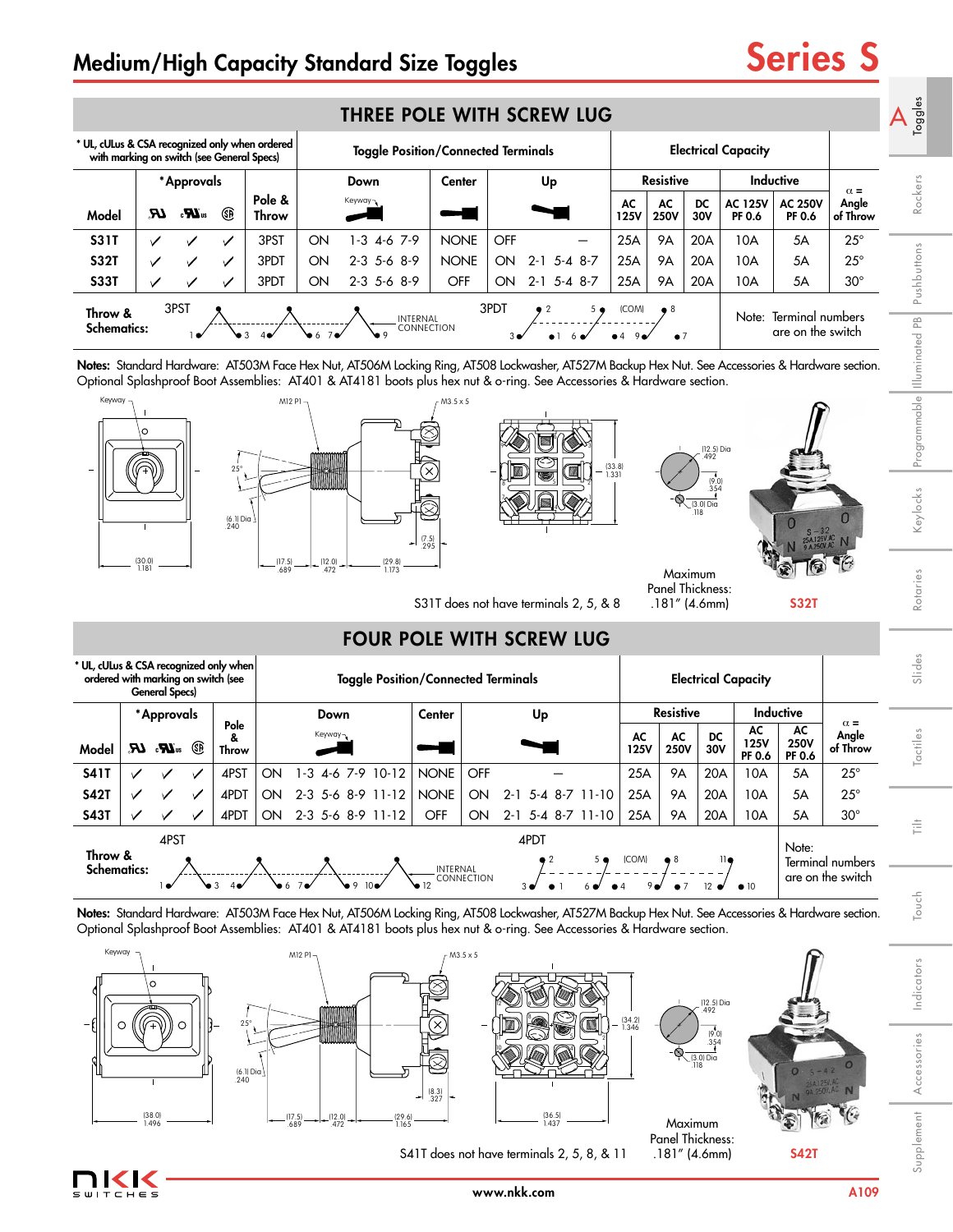|                                                                                              |                            |                         |              |                               |    | THREE POLE WITH QUICK CONNECT              |             |     |         |                                        |                               |                            |           |                                       |                                 |
|----------------------------------------------------------------------------------------------|----------------------------|-------------------------|--------------|-------------------------------|----|--------------------------------------------|-------------|-----|---------|----------------------------------------|-------------------------------|----------------------------|-----------|---------------------------------------|---------------------------------|
| * UL, cULus & CSA recognized only when ordered<br>with marking on switch (see General Specs) |                            |                         |              |                               |    | <b>Toggle Position/Connected Terminals</b> |             |     |         |                                        |                               | <b>Electrical Capacity</b> |           |                                       |                                 |
|                                                                                              |                            | *Approvals              |              |                               |    | Down                                       | Center      |     | Up      |                                        |                               | <b>Resistive</b>           |           | <b>Inductive</b>                      |                                 |
| Model                                                                                        | LR.                        | $\mathbf{a}^{\text{u}}$ | ⊕            | Pole &<br>Throw               |    | Keyway-                                    |             |     |         |                                        | AC<br><b>125V</b>             | AC<br><b>250V</b>          | DC<br>30V | <b>AC 125V</b><br>PF 0.6              | $\alpha =$<br>Angle<br>of Throw |
| <b>S31F</b>                                                                                  | ✓                          | ✓                       |              | 3PST                          | ON | 1-3<br>4-67--9                             | <b>NONE</b> | OFF |         |                                        | 25A                           | <b>9A</b>                  | 20A       | 10A                                   | $25^{\circ}$                    |
| <b>S32F</b>                                                                                  | ✓                          | $\checkmark$            | $\checkmark$ | 3PDT                          | ON | $2-3$ 5-6 8-9                              | <b>NONE</b> | ON  | $2 - 1$ | 5-4 8-7                                | 25A                           | <b>9A</b>                  | 20A       | 10A                                   | $25^{\circ}$                    |
| <b>S33F</b>                                                                                  | ✓                          |                         | $\checkmark$ | 3PDT                          | ON | $2-3$ 5-6 8-9                              | <b>OFF</b>  | ON  |         | $2-1$ 5-4 8-7                          | 25A                           | <b>9A</b>                  | 20A       | 10A                                   | $30^\circ$                      |
| Throw &                                                                                      | 3PST<br><b>Schematics:</b> |                         |              | <b>INTERNAL</b><br>CONNECTION |    |                                            | 3PDT        |     |         | (COM)<br>5 <sub>•</sub><br>$\bullet$ 4 | $^{\bullet}$ 8<br>$\bullet$ 7 |                            | Note:     | Terminal numbers<br>are on the switch |                                 |

Notes: Standard Hardware: AT503M Face Hex Nut, AT506M Locking Ring, AT508 Lockwasher, AT527M Backup Hex Nut. See Accessories & Hardware section. Optional Splashproof Boot Assemblies: AT401 & AT4181 boots plus hex nut & o-ring. See Accessories & Hardware section.



# FOUR POLE WITH QUICK CONNECT

| * UL, cULus & CSA recognized only when ordered<br>with marking on switch (see General Specs) |      |                         |                               |                 | <b>Electrical Capacity</b><br><b>Toggle Position/Connected Terminals</b> |                          |              |                               |                        |             |                   |       |                   |                   |              |                          |                                          |
|----------------------------------------------------------------------------------------------|------|-------------------------|-------------------------------|-----------------|--------------------------------------------------------------------------|--------------------------|--------------|-------------------------------|------------------------|-------------|-------------------|-------|-------------------|-------------------|--------------|--------------------------|------------------------------------------|
|                                                                                              |      | *Approvals              |                               |                 |                                                                          | Down                     |              | Center                        |                        |             | Up                |       |                   | <b>Resistive</b>  |              | <b>Inductive</b>         | $\alpha =$                               |
| Model                                                                                        | LR.  | $\mathbf{u}^{\text{u}}$ | G)                            | Pole &<br>Throw |                                                                          | Keyway-                  |              |                               |                        |             |                   |       | AC<br><b>125V</b> | AC<br><b>250V</b> | DC<br>30V    | <b>AC 125V</b><br>PF 0.6 | Angle<br>of Throw                        |
| <b>S41F</b>                                                                                  | ✓    | ✓                       | ✓                             | 4PST            | ON                                                                       | l -3<br>4-6 7-9 10-12    |              | <b>NONE</b>                   | OFF                    |             |                   |       | 25A               | <b>9A</b>         | 20A          | 10A                      | $25^{\circ}$                             |
| <b>S42F</b>                                                                                  | ✓    | ✓                       | ✓                             | 4PDT            | ON                                                                       | $2 - 3$<br>5-6 8-9 11-12 |              | <b>NONE</b>                   | ON                     | $2 - 1$     | $5-4$ 8-7 11-10   |       | 25A               | <b>9A</b>         | 20A          | 10A                      | $25^{\circ}$                             |
| <b>S43F</b>                                                                                  | ✓    | ✓                       | $\checkmark$                  | 4PDT            | ON                                                                       | 2-3 5-6 8-9 11-12        |              | OFF                           | ON                     |             | 2-1 5-4 8-7 11-10 |       | 25A               | <b>9A</b>         | 20A          | 10A                      | $30^\circ$                               |
| Throw &<br><b>Schematics:</b>                                                                | 4PST | $\bullet$               | $\bullet$ 3<br>4 <sub>°</sub> |                 | 6.7 <sup>o</sup>                                                         | 9.10                     | $\bullet$ 12 | <b>INTERNAL</b><br>CONNECTION | 4PDT<br>3 <sub>o</sub> | $\bullet$ 2 | 5 <sub>o</sub>    | (COM) | $\bullet$ 8       | 110               | $\bullet$ 10 | Note:                    | Terminal<br>numbers are<br>on the switch |

Notes: Standard Hardware: AT503M Face Hex Nut, AT506M Locking Ring, AT508 Lockwasher, AT527M Backup Hex Nut. See Accessories & Hardware section. Optional Splashproof Boot Assemblies: AT401 & AT4181 boots plus hex nut & o-ring. See Accessories & Hardware section.





 $\mathsf{A}^{\mathsf{e}_\mathsf{sgd}}_\mathsf{d}$ 

Indicators

Indicators

Accessories

Supplement Accessories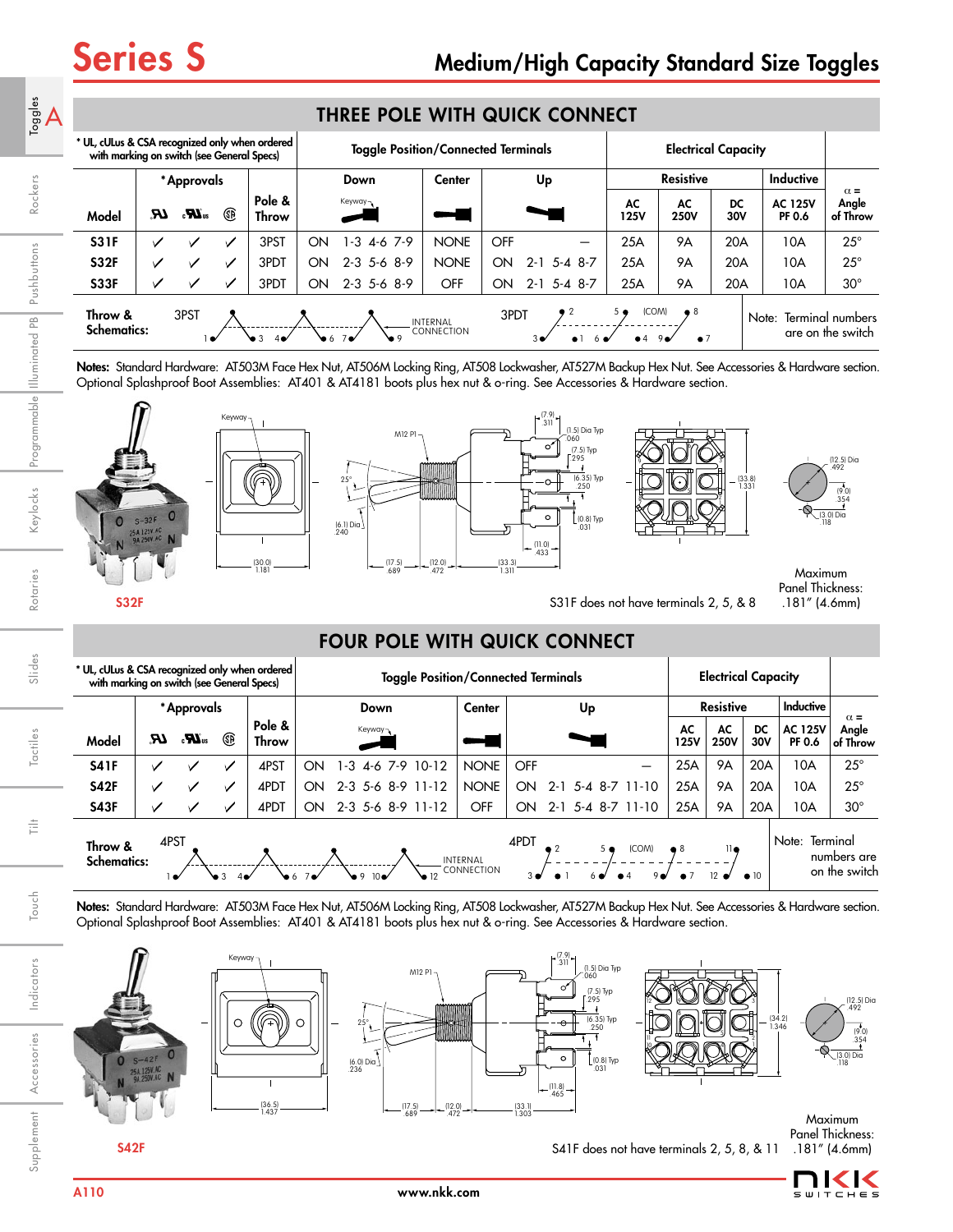A  $\frac{3}{5}$ 

# GENERAL SPECIFICATIONS FOR S421 ~ S429

| <b>Electrical Capacity (Resistive &amp; Inductive Load)</b> |                                                                                       |                             |
|-------------------------------------------------------------|---------------------------------------------------------------------------------------|-----------------------------|
| Power Level:                                                | Shown in the following tables                                                         | Rockers                     |
| <b>Other Ratings</b>                                        |                                                                                       | Pushbuttons                 |
| <b>Contact Resistance:</b>                                  | 10 milliohms maximum                                                                  |                             |
| <b>Insulation Resistance:</b>                               | 1,000 megohms minimum @ 500V DC                                                       |                             |
| Dielectric Strength:                                        | 2,000V AC minimum for 1 minute minimum                                                |                             |
| <b>Mechanical Life:</b>                                     | 50,000 operations minimum                                                             |                             |
| <b>Electrical Life:</b>                                     | 15,000 operations minimum                                                             |                             |
| Angle of Throw $(\alpha)$ :                                 | Shown in tables on following pages                                                    |                             |
| <b>Materials &amp; Finishes</b>                             |                                                                                       | Programmable Illuminated PB |
| Toggle:                                                     | Brass with chrome plating                                                             |                             |
| <b>Bushing:</b>                                             | Brass with chrome plating                                                             |                             |
| Case:                                                       | Melamine phenol                                                                       |                             |
| <b>Case Cover:</b>                                          | Steel with chromate plating over zinc plating                                         |                             |
| <b>Movable Contactor:</b>                                   | Copper with silver plating                                                            | Keylocks                    |
| <b>Movable Contacts:</b>                                    | Silver alloy capped on copper with silver plating                                     |                             |
| <b>Stationary Contacts:</b>                                 | Silver alloy capped on copper with silver plating                                     |                             |
| <b>Terminals:</b>                                           | Brass with tin plating                                                                |                             |
|                                                             |                                                                                       | Rotaries                    |
| <b>Environmental Data</b>                                   |                                                                                       |                             |
| <b>Operating Temp Range:</b>                                | $-10^{\circ}$ C through +70 $^{\circ}$ C (+14 $^{\circ}$ F through +158 $^{\circ}$ F) |                             |
| <b>Installation</b>                                         |                                                                                       | Slides                      |
| <b>Mounting Torque:</b>                                     | 2.94Nm (26 lb•in) for double nut                                                      |                             |
| <b>Maximum Panel Thickness:</b>                             | Shown beneath panel cutout in switch dimension drawings                               |                             |
| <b>Soldering Time &amp; Temperature:</b>                    | Manual Soldering: See Profile A in Supplement section.                                | Tactiles                    |
|                                                             |                                                                                       |                             |
|                                                             |                                                                                       |                             |
|                                                             |                                                                                       | 言                           |
|                                                             |                                                                                       |                             |
|                                                             |                                                                                       | Touch                       |
|                                                             |                                                                                       |                             |
|                                                             |                                                                                       |                             |
|                                                             |                                                                                       | Indicators                  |
|                                                             |                                                                                       |                             |
|                                                             |                                                                                       |                             |
|                                                             |                                                                                       |                             |
|                                                             |                                                                                       | Accessories                 |
|                                                             |                                                                                       |                             |
|                                                             |                                                                                       | Supplement                  |
|                                                             |                                                                                       |                             |
|                                                             |                                                                                       |                             |